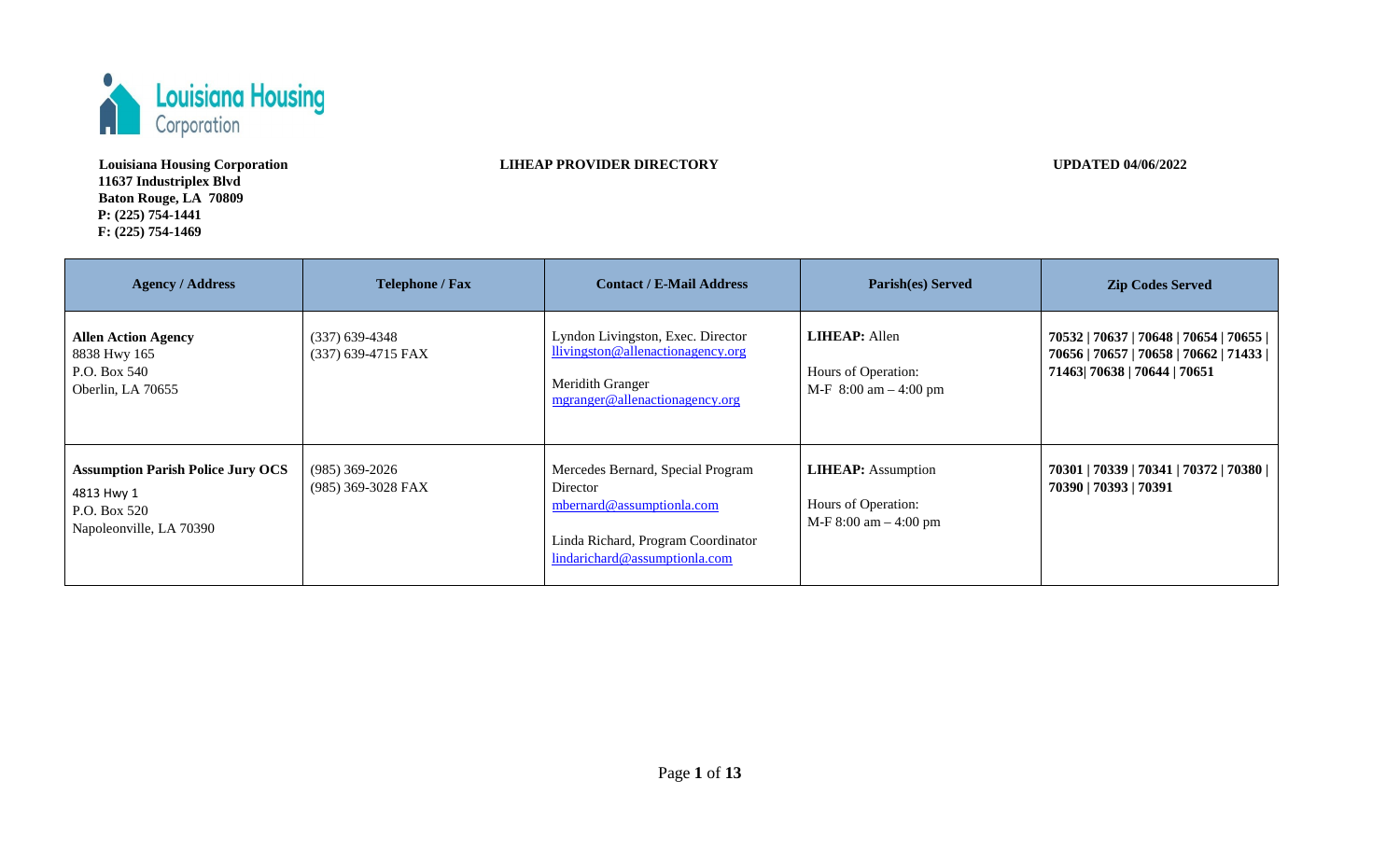| <b>Avoyelles Progress Action</b><br>Committee, Inc.<br>641 Government St.<br>P.O. Box 527<br>Marksville, LA 71351 | $(318)$ 253-6085<br>$(318)$ 253-9153 FAX<br>$(318)$ 253-9590 | Brenda S. Wilmer, Exec. Director<br>$b$ wilmer@avoypac.com<br>Kristy Lachney<br><b>Executive Secretary/Accountant</b><br>kristylachney@avoypac.com<br>Jill Bonnette<br>jbonnette@avoypac.com | <b>LIHEAP:</b> Avoyelles, Pointe Coupee'<br>Hours of Operation:<br>M-F 8:00 am - 4:30 pm | 71322   71323   71327   71328   71331  <br>71333   71341   71350   71351   71355  <br>71356   71360   71362   71369   71320  <br>71329   71339   70715   70729   70732  <br>70736   70749   70752   70753   70755  <br>70756   70759   70760   70762   70773  <br>70783   70747 |
|-------------------------------------------------------------------------------------------------------------------|--------------------------------------------------------------|----------------------------------------------------------------------------------------------------------------------------------------------------------------------------------------------|------------------------------------------------------------------------------------------|---------------------------------------------------------------------------------------------------------------------------------------------------------------------------------------------------------------------------------------------------------------------------------|
|-------------------------------------------------------------------------------------------------------------------|--------------------------------------------------------------|----------------------------------------------------------------------------------------------------------------------------------------------------------------------------------------------|------------------------------------------------------------------------------------------|---------------------------------------------------------------------------------------------------------------------------------------------------------------------------------------------------------------------------------------------------------------------------------|

| <b>Beauregard Community Action</b><br>Assn., Inc.<br>219 West 2ND St.<br>P.O. Box 573<br>DeRidder, LA 70634       | $(337)$ 463-7895<br>(337) 436-8382 FAX                       | Melissa Wingate, Exec. Director<br>exdir@bpbcaa.org<br>Melissa Mikkelsen, Bookkeeper<br>offadm@bellsouth.net<br>Cheryl Welch, LIHEAP Coordinator<br>liheap@bpbcaa.org | <b>LIHEAP:</b> Beauregard<br>Hours of Operation:<br>$M-F 8:00$ am $-4:00$ pm | 70633   70634   70637   70652   70653  <br>70657   70660   70662                                                                                                                                                                                 |
|-------------------------------------------------------------------------------------------------------------------|--------------------------------------------------------------|-----------------------------------------------------------------------------------------------------------------------------------------------------------------------|------------------------------------------------------------------------------|--------------------------------------------------------------------------------------------------------------------------------------------------------------------------------------------------------------------------------------------------|
| <b>Bossier Office Of Community</b><br><b>Services</b><br>700 Benton Rd<br>P.O. Box 6004<br>Bossier City, LA 71171 | $(318) 747 - 1045$<br>$(800)$ 624-9692<br>(318) 747-3862 FAX | Debra Hamilton, Director<br>dhamilton@bocs.org<br>Cynthia Stephens<br>cstephens@bocs.org                                                                              | <b>LIHEAP: Bossier</b>                                                       | $71006$   $71018$   $71023$   $71037$   $71051$<br>71064   71067   71071   71075   71104  <br>$71105$   $71107$   $71110$   $71111$   $71112$  <br> 71113   71171   71172   71220   71223  <br> 71229   71250   71261   71264   71269  <br>71221 |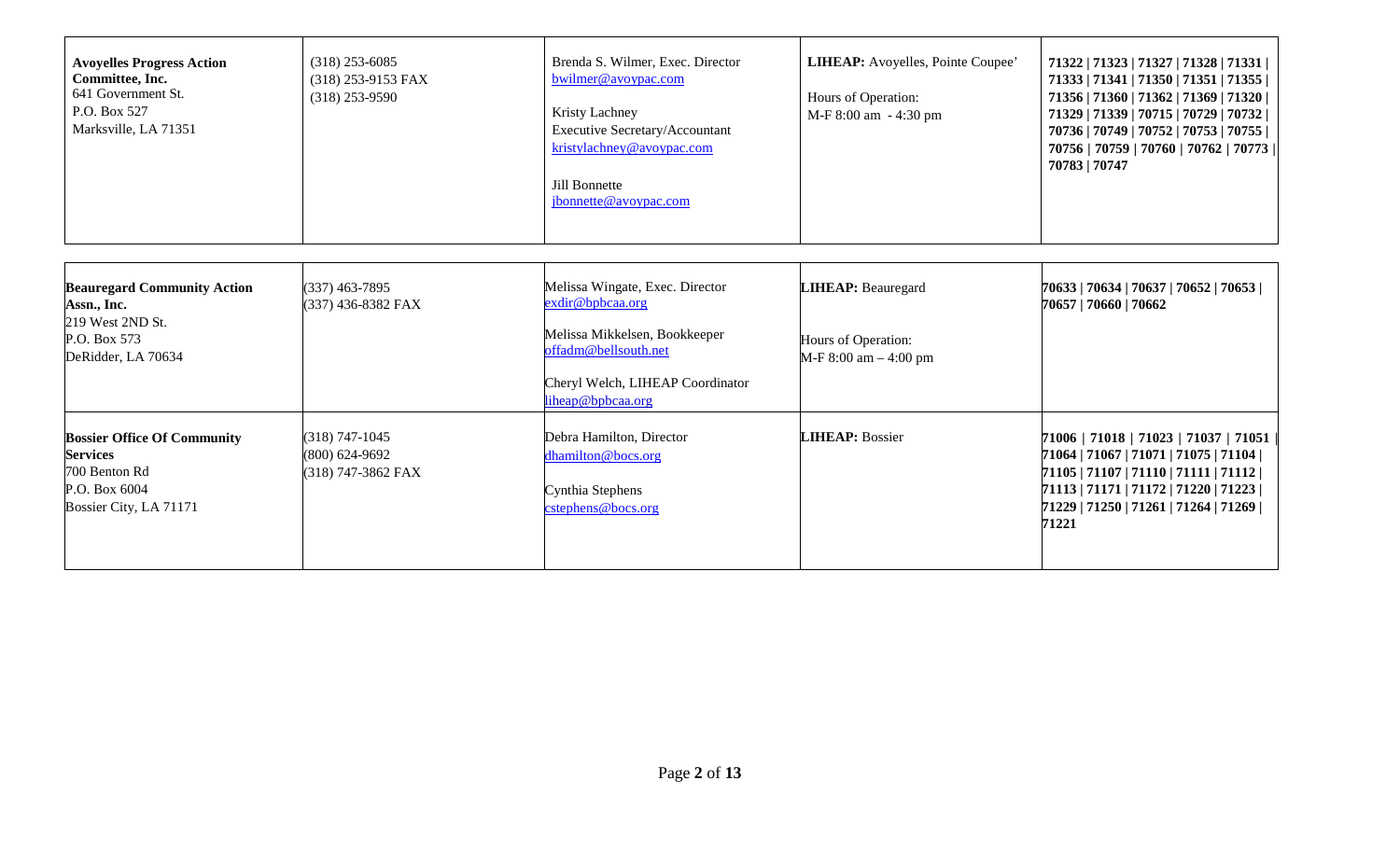| Caddo Community Action Agency 4055 (318) 861-4808<br>St. Vincent Ave.<br>P.O. Box 3446<br>Shreveport, LA 71108                                                                                                                         | (318) 861-4958 FAX                                                                                                          | Laurance Guidry, President/CEO<br>lguidry@caddocaa.org<br>Matti Smith, Vice Pres/Assist. CEO<br>msmith@caddocaa.org<br>Regina Lawrence, LIHEAP Coordinator<br>rlawrence@caddocaa.org<br>Annette Collins, Finance Director<br>acollins@caddocaa.org | LIHEAP: Caddo               | 71004   71007   71029   71033   71043  <br>71044   71047   71060   71061   71069  <br>71082   71101   71103   71104   71105  <br>71106   71107   71108   71109   71115  <br>71118   71119   71129   71009   71102  <br>$71120$   $71130$   $71133$   $71134$   $71135$  <br>71136   71137   71138   71148   71149  <br>71150   71161   71162   71163   71164  <br>71165   71166   71151   71152   71153  <br>71154   71156 |
|----------------------------------------------------------------------------------------------------------------------------------------------------------------------------------------------------------------------------------------|-----------------------------------------------------------------------------------------------------------------------------|----------------------------------------------------------------------------------------------------------------------------------------------------------------------------------------------------------------------------------------------------|-----------------------------|----------------------------------------------------------------------------------------------------------------------------------------------------------------------------------------------------------------------------------------------------------------------------------------------------------------------------------------------------------------------------------------------------------------------------|
|                                                                                                                                                                                                                                        |                                                                                                                             |                                                                                                                                                                                                                                                    |                             |                                                                                                                                                                                                                                                                                                                                                                                                                            |
| <b>Calcasieu Parish Police</b><br><b>Jury/Human Services Department</b><br>2001 Moeling St.<br>P.O. Box 3171<br>Lake Charles, LA 70601<br>Allen P. August Multi Purpose<br><b>Center</b><br>2001 Moeling St.<br>Lake Charles, La 70601 | $(337)$ 721-4030<br>(337) 721-4180 FAX<br>$(337)$ 721-3550<br>$(337)$ 721-4020<br>(337) 721-4033 LIHEAP<br>Assistance only! | Tarek Polite, Director of Human Services<br>tpolite@cppj.net<br>Juana Felton-Taylor, Operations Mgr.<br>jfelton@cppj.net<br>Conlisha Young, LIHEAP Specialist<br>cyoung@cppj.net<br>Andrea Thomas, LIHEAP Specialist<br>athomas@cppj.net           | Calcasieu<br><b>LIHEAP:</b> | 70601   70605   70607   70611   70615  <br>70629   70630   70633   70647   70661<br>70663   70665   70668   70669   70602  <br>70606   70612   70616   70646   70664  <br>70609                                                                                                                                                                                                                                            |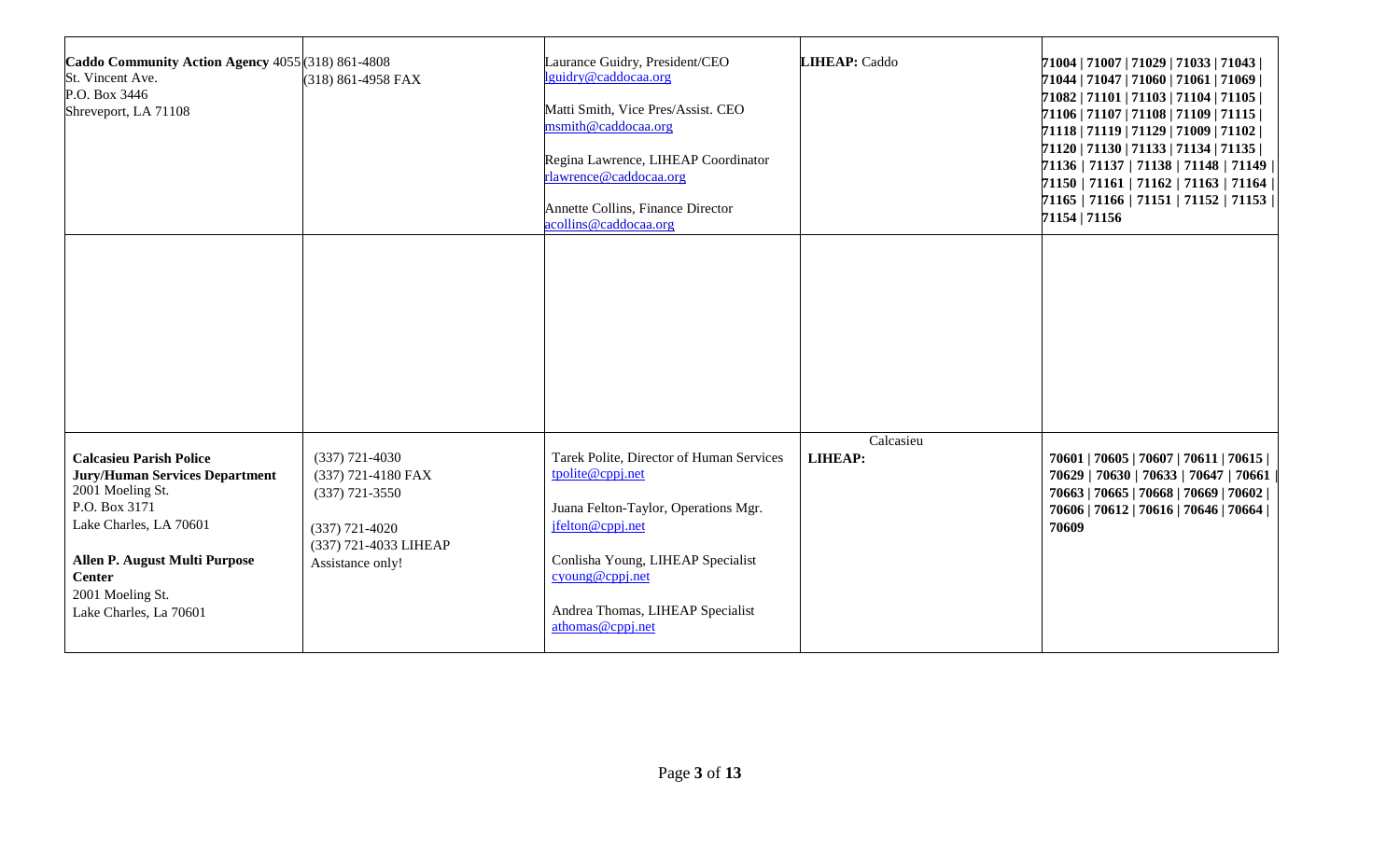| <b>Cameron Community Action Agency,</b><br>Inc.<br>965 Hwy 384<br>Lake Charles, LA 70607                 | $(337) 598 - 5158$<br>$(337)$ 905-6000<br>(337) 905-6500 FAX | Dinah B. Landry, Exec. Director<br>dblandry@aol.com<br>Sherry Lavergne<br>salavergne@camtel.net                                                   | <b>LIHEAP:</b> Cameron                                                                                        | 70542   70549   70607   70630   70631  <br>70632   70643   70645                                                                                                                                                                                                                                                                 |
|----------------------------------------------------------------------------------------------------------|--------------------------------------------------------------|---------------------------------------------------------------------------------------------------------------------------------------------------|---------------------------------------------------------------------------------------------------------------|----------------------------------------------------------------------------------------------------------------------------------------------------------------------------------------------------------------------------------------------------------------------------------------------------------------------------------|
| <b>Cenla Community Action</b><br>Committee, Inc.<br>2011 MacArthur Drive, Blg. 1<br>Alexandria, LA 71301 | $(318)$ 314-3480<br>(318) 487-5858 FAX                       | Sally Cowan, Exec. Director<br>scowan@cenlacac.orf<br>Pam Ballot, General Programs Director<br>pcballott@suddenlinkmail.com                       | <b>LIHEAP:</b> Rapides                                                                                        | 70656   71301   71302   71303   71322  <br>71323   71325   71328   71346   71351  <br>71360   71405   71409   71423   71424  <br>71425   71427   71430   71433   71438  <br>71447   71455   71463   71466   71472  <br>71485   71306   71307   71309   71315<br>71330   71348   71361   71365   71431  <br>71448   71477   71359 |
| <b>Claiborne Parish Police Jury/OCS</b><br>621 S. Main St.<br>P.O. Box 569<br>Homer, LA 71040            | $(318)$ 927-3557<br>(318) 927-3835 FAX                       | April Childress, Executive Director<br>exec-dir.ocs@claiborneparish.org<br>Jessica Williams, Program Manager<br>prgrm-man.ocs@claiborneparish.org | <b>LIHEAP:</b> Claiborne                                                                                      | 71001   71003   71038   71040   71048  <br>71055   71079   71222   71235   71256                                                                                                                                                                                                                                                 |
| <b>Clifton-Choctaw Reservation, Inc.</b><br>1146 Clifton Rd.<br>Clifton, LA 71447                        | $(318)$ 793-4253<br>(318) 793-4211 FAX                       | Brian Neal, Exec. Director<br>creekrider0071@gmail.com                                                                                            | <b>LIHEAP:</b> Rapides -Reservation Only<br>Hours of Operation:<br>Monday thru Thursday<br>$7:00$ am $-$ Noon | 71447   71409                                                                                                                                                                                                                                                                                                                    |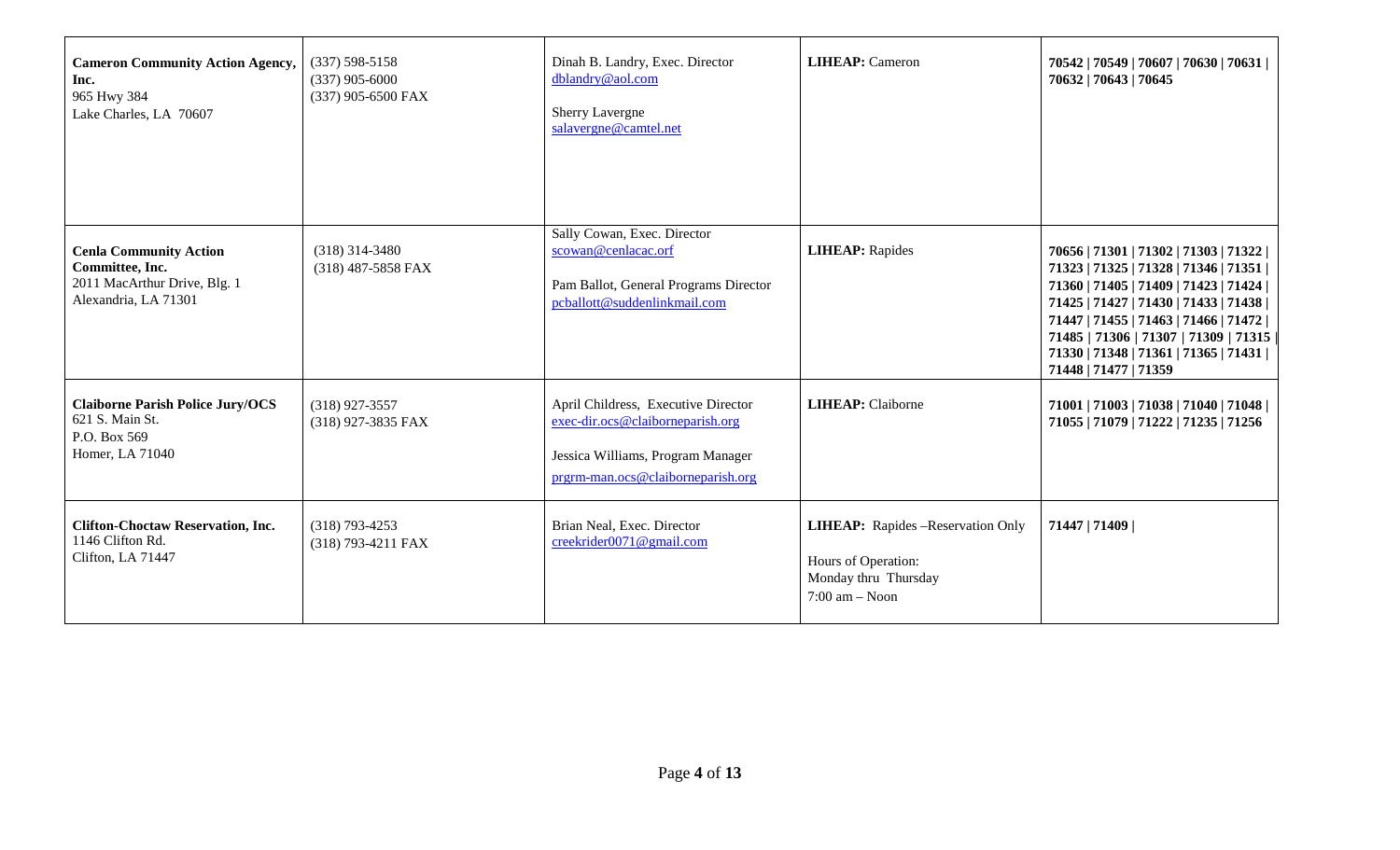| <b>Delta Community Action Assn.</b><br>611 N. Cedar<br>P.O. Box 352<br>Tallulah, LA 71284                                                                          | $(318) 574 - 2130$<br>(318) 574-6161 FAX                                                                                                              | Manuel E. DuQue, Interim Exec. Director<br>MeDuQue@deltacommunityaction.com<br>Cynthia Wiltcher, LIHEAP Director<br>cwiltcherdcaa@bellsouth.net<br><b>Stacy Smith, Business Clerk</b><br>ssmith@deltacommunityaction.com | LIHEAP: Madison, Richland<br>Hours of Operation:<br>M-F 8:00 am - 4:30 pm                       | 71232   71237   71282   71233   71284  <br>71232   71259   71264   71269   71418<br>71218   71279                                                                                                                                                                                                                                                                                                                                                 |
|--------------------------------------------------------------------------------------------------------------------------------------------------------------------|-------------------------------------------------------------------------------------------------------------------------------------------------------|--------------------------------------------------------------------------------------------------------------------------------------------------------------------------------------------------------------------------|-------------------------------------------------------------------------------------------------|---------------------------------------------------------------------------------------------------------------------------------------------------------------------------------------------------------------------------------------------------------------------------------------------------------------------------------------------------------------------------------------------------------------------------------------------------|
| <b>DeSoto Parish Police Jury/OCS</b><br>404 Polk Street, Suite B P.O.<br><b>Box 1410</b><br>Mansfield, LA 71052                                                    | $(800) 872 - 0889$<br>(318) 871-8616 FAX                                                                                                              | Lynda Spivey, Exec. Director<br>Lspivey@desotoppj.com<br>Ashley Vanzant, Administrative Asst./<br><b>LIHEAP</b> Coordinator<br>avanzant@desotoppj.com<br>Jolyn Sims, LIHEAP Coordinator<br>jsims@desotoppj.com           | LIHEAP: DeSoto, Red River, Sabine,<br>Bienville<br>Hours of Operation:<br>M-F 8:00 am - 4:30 pm | 71027   71030   71032   71046   71049  <br>71052   71063   71078   71419   71050  <br>71019   71034   71052   71068   71065  <br>71403   71406   71419   71429   71439  <br>71449   71450   71462   71469   71486  <br>71426   71460   71028   71080   71045  <br>71008   71016                                                                                                                                                                   |
| <b>East Baton Rouge Parish Office of</b><br><b>Social Services</b><br>4523 Plank Rd.<br>Baton Rouge, LA 70805<br>Mail: P.O. Box 1471<br>Baton Rouge, LA 70821-1471 | $(225)$ 358-4561<br>(225) 358-4513 FAX<br>To schedule an appointment<br>http://brla.itfrontdesk.com<br>225-427-8822<br>Http:://www.brgov.com/dept/ocd | Vernadine Mabry, DHDS Director<br>vmabry@brla.gov<br>Shamell Lavigne, Exec Program<br>Administrator<br>Slavigne@brla.gov<br>Emma Averett, LIHEAP Director<br>eaverett@brgov.com                                          | <b>LIHEAP:</b> East Baton Rouge<br>Hours of Operation:<br>$M-F 8:00$ am $- 5:00$ pm             | 70714   70722   70739   70748   70770  <br>70775   70777   70791   70801   70802  <br>70805   70806   70807   70808   70809  <br>70810   70811   70812   70814   70815  <br>70816   70817   70818   70819   70820  <br>70825   70827   70836   70704   70804  <br>70821   70826   70831   70835   70837  <br>70873   70874   70879   70884   70892<br>70893   70894   70895   70896   70898  <br>70803   70813   70822   70823   70833  <br>70891 |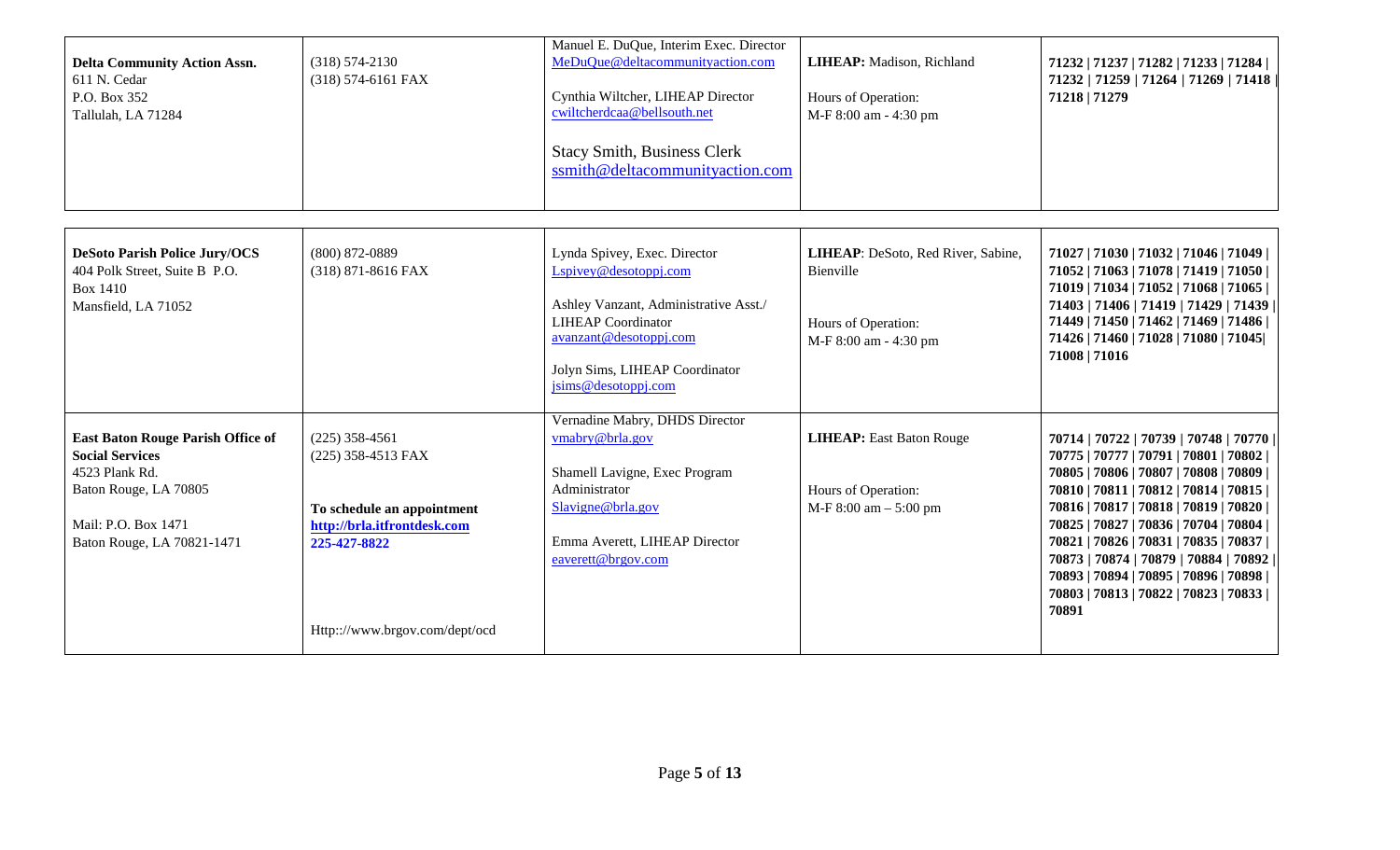| <b>East Carroll CAA</b><br>409 Second St. Suite 3<br>P.O. Box 486<br>Lake Providence, LA 71254    | $(318) 559 - 0004$<br>(318) 559-0693 FAX | Rosie L. Brown, Exec. Director<br>rosebrown@bayou.com eccaa@birch.net<br>Zina Ware, LIHEAP Director<br>zinaware@yahoo.com                        | <b>LIHEAP</b> : East Carroll<br>Hours of Operation:<br>$8:00 \text{ am} - 4:30 \text{ pm}$ | 71254   71276   71286                                                                                   |
|---------------------------------------------------------------------------------------------------|------------------------------------------|--------------------------------------------------------------------------------------------------------------------------------------------------|--------------------------------------------------------------------------------------------|---------------------------------------------------------------------------------------------------------|
| <b>Evangeline Community Action</b><br>Agency<br>222 South Coreil Street<br>Ville Platte, LA 70586 | $(337)$ 363-1306<br>(337) 363-0808 FAX   | Carleen Bellard, Exec. Director<br>Carleen.bellard@centurytel.net<br>Linda Griffith, LIHEAP/Fiscal Officer<br>$\operatorname{ecaalg}@$ yahoo.com | <b>LIHEAP</b> : Evangeline                                                                 | 70515   70535   70554   70586   70589    <br>71325   71367   71463   70524   70576    <br>70580   70585 |

| <b>Humanitarian Enterprises of Lincoln</b><br>Parish<br>307 N. Homer St.<br>P.O. Box 1570<br>Ruston, LA 71273                                                               | $(318)$ 251-5136<br>(318) 251-5139 FAX                     | Ronnie Dowling, Exec. Director<br>rdowling@lincolnparish.org<br>Martene Thissel, LIHEAP Director<br>mthissel@lincolnparish.org                            | <b>LIHEAP</b> : Lincoln<br>Hours of Operation:<br>M-F 8:00 am - 4:30 pm | 71001   71227   71234   71235   71241  <br>71245   71270   71275   71273   71272                                                                                                                                                                                                                |
|-----------------------------------------------------------------------------------------------------------------------------------------------------------------------------|------------------------------------------------------------|-----------------------------------------------------------------------------------------------------------------------------------------------------------|-------------------------------------------------------------------------|-------------------------------------------------------------------------------------------------------------------------------------------------------------------------------------------------------------------------------------------------------------------------------------------------|
| <b>Iberville Parish Council/OCS 58050</b><br>Meriam St.<br>P.O. Box 389 70765<br>Plaquemine, LA 70764                                                                       | $(225)$ 687-5243<br>$(225)$ 687-8518 FAX                   | Monica Edmunds Exec. Director<br>medmond@ibervilleparish.com<br>Donna Fontenot, LIHEAP Coordinator<br>dfontenot@ibervilleparish.com                       | <b>LIHEAP</b> : Iberville                                               | 70721   70740   70757   70764   70772  <br>70776   70780   70788   70765                                                                                                                                                                                                                        |
| <b>Jefferson Community Action</b><br><b>Programs</b><br>1221 Elmwood Park Blyd Suite 402<br>Jefferson, LA 70123<br>Note: All contracts should address<br>"Jefferson Parish" | $(504)$ 736-6900 $(504)$<br>736-6321<br>(504) 736-2136 FAX | Dr. Vanessa Zimmerman<br>vzimmerman@jeffparish.net<br>Darcell Florence - Director<br>dflorence@jeffparish.net<br>Betrice Walker<br>bwalker@jeffparish.net | <b>LIHEAP</b> : Jefferson                                               | 70001   70002   70003   70005   70006  <br>70036   70053   70056   70058   70062  <br>70065   70067   70072   70094   70121  <br>70123   70358   70004   70009   70010  <br>70011   70033   70054   70055   70059  <br>70063   70064   70073   70096   70097  <br>70141   70181   70183   70060 |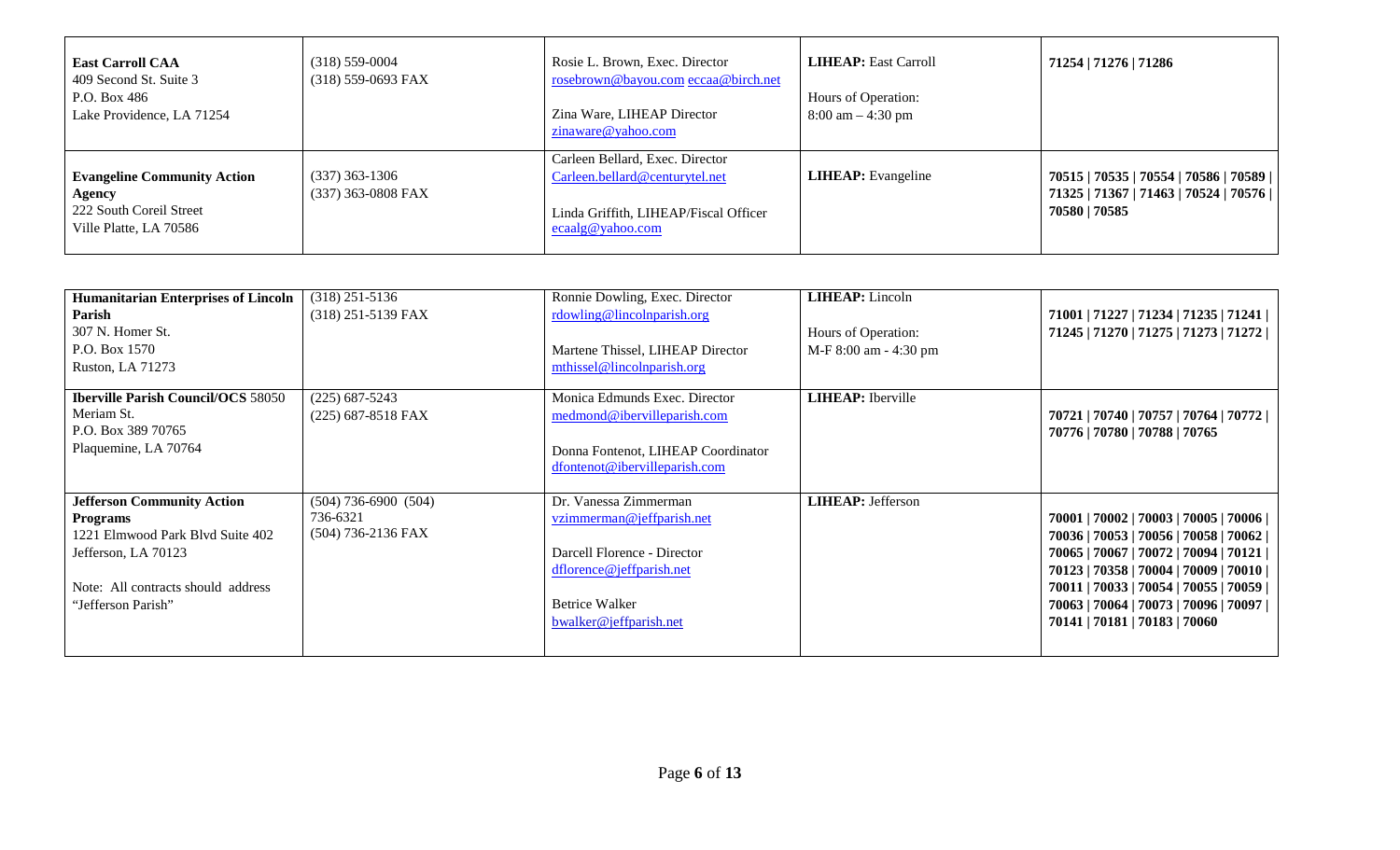| <b>Lafourche Parish Council/Office of</b><br><b>Community Action</b><br>4876 Hwy 1<br>P.O. Box 425<br>Mathews, LA 70375                                    | $(985)$ 493-6925<br>$(985)$ 493-6902<br>(985) 493-6601 FAX | Amanda Matis, OCA Executive Director<br>gaserydd@lafourchegov.org<br>Erica Adams Davis<br>ericaa@lafourchegov.org                                                                  | <b>LIHEAP:</b> Lafourche                                                                                                                                                                                                                                                                                                                                                                                                                                                                      | 70030   70301   70343   70345   70354  <br>70355   70357   70359   70364   70373  <br>70374   70375   70377   70394   70302  <br>70371   70310                                                                                                                                                                                                                                                                                                                                                                                                     |
|------------------------------------------------------------------------------------------------------------------------------------------------------------|------------------------------------------------------------|------------------------------------------------------------------------------------------------------------------------------------------------------------------------------------|-----------------------------------------------------------------------------------------------------------------------------------------------------------------------------------------------------------------------------------------------------------------------------------------------------------------------------------------------------------------------------------------------------------------------------------------------------------------------------------------------|----------------------------------------------------------------------------------------------------------------------------------------------------------------------------------------------------------------------------------------------------------------------------------------------------------------------------------------------------------------------------------------------------------------------------------------------------------------------------------------------------------------------------------------------------|
| <b>LaSalle Community Action Assn,</b><br>Inc.<br>204 Sicily Street<br>Harrisonburg, LA 71340<br>Mailing Address:<br>P.O. Box 730<br>Harrisonburg, LA 71340 | $(318)$ 389-4810<br>(318) 389-4815 FAX                     | Dorothy Oliver, Exec. Director<br>doliver.lcaa@gmail.com<br>Lynn Harris, LIHEAP Director<br>Lynnharris34@bellsouth.net<br>Dorothy Tiser, Finance Director<br>dtiser_lcaa@yahoo.com | LIHEAP: Caldwell, Catahoula,<br>Concordia, Franklin, Grant, LaSalle,<br>Tensas, Winn,<br>Catahoula: M-F 8:00 am- 4:30 pm<br>Caldwell: Monday & Wednesday 9:00<br>am-3:30 pm<br>Franklin: Tuesday & Thursday<br>9:00 am - 3:30 pm<br>Grant Parish : M-W 8:00 am -noon<br>LaSalle Parish:<br>Monday, Wednesday, Thursday<br>and<br>Friday 8:00 am- 4:30 pm<br>Tensas Parish: Tuesday & Thursday<br>10:00 am -2:00 pm<br>Winn Parish: Monday, Wednesday &<br>Friday 8:00 am - 3:30 pm<br>Jackson | 71342   71371   71441   71465   71479  <br>71480   71418   71435   71441   71465  <br>71415   71326   71331   71340   71343  <br>71368   71401   71418   71425   71465  <br>71363   71219   71232   71243   71295  <br>71336   71368   71378   71230   71249  <br>71324   71360   71404   71405   71407  <br>71417   71423   71432   71454   71467  <br>71282   71357   71366   71375   71031  <br>71404   71422   71454   71457   71465  <br>71473   71479   71483   71410   71440   <br>71471   71226   71247   71268   71251  <br>71227   71238 |
| <b>Macon Economic</b><br>Opportunity, Inc.<br>$107 V_{\text{max}}$ $\Omega_{\text{L}}$                                                                     | $(318)$ 428-4379<br>(318) 428-3290 FAX                     | Aurtha Mae Sanders, Exec Director<br>maconcca@att.net                                                                                                                              | <b>LIHEAP:</b> West Carroll                                                                                                                                                                                                                                                                                                                                                                                                                                                                   | 71237   71263   71266   71242   71253                                                                                                                                                                                                                                                                                                                                                                                                                                                                                                              |

| <b>Macon Economic</b>                   | (318) 428-4379       | Aurtha Mae Sanders, Exec Director               | <b>LIHEAP:</b> West Carroll | 71237   71263   71266   71242   71253 |
|-----------------------------------------|----------------------|-------------------------------------------------|-----------------------------|---------------------------------------|
| <b>Opportunity, Inc.</b><br>407 Kay St. | $(318)$ 428-3290 FAX | maconcca@att.net                                |                             |                                       |
| P.O. Drawer 370<br>Oak Grove, LA 71263  |                      | Mary Smith, LIHEAP Director<br>maconcca@att.net |                             |                                       |
|                                         |                      |                                                 |                             |                                       |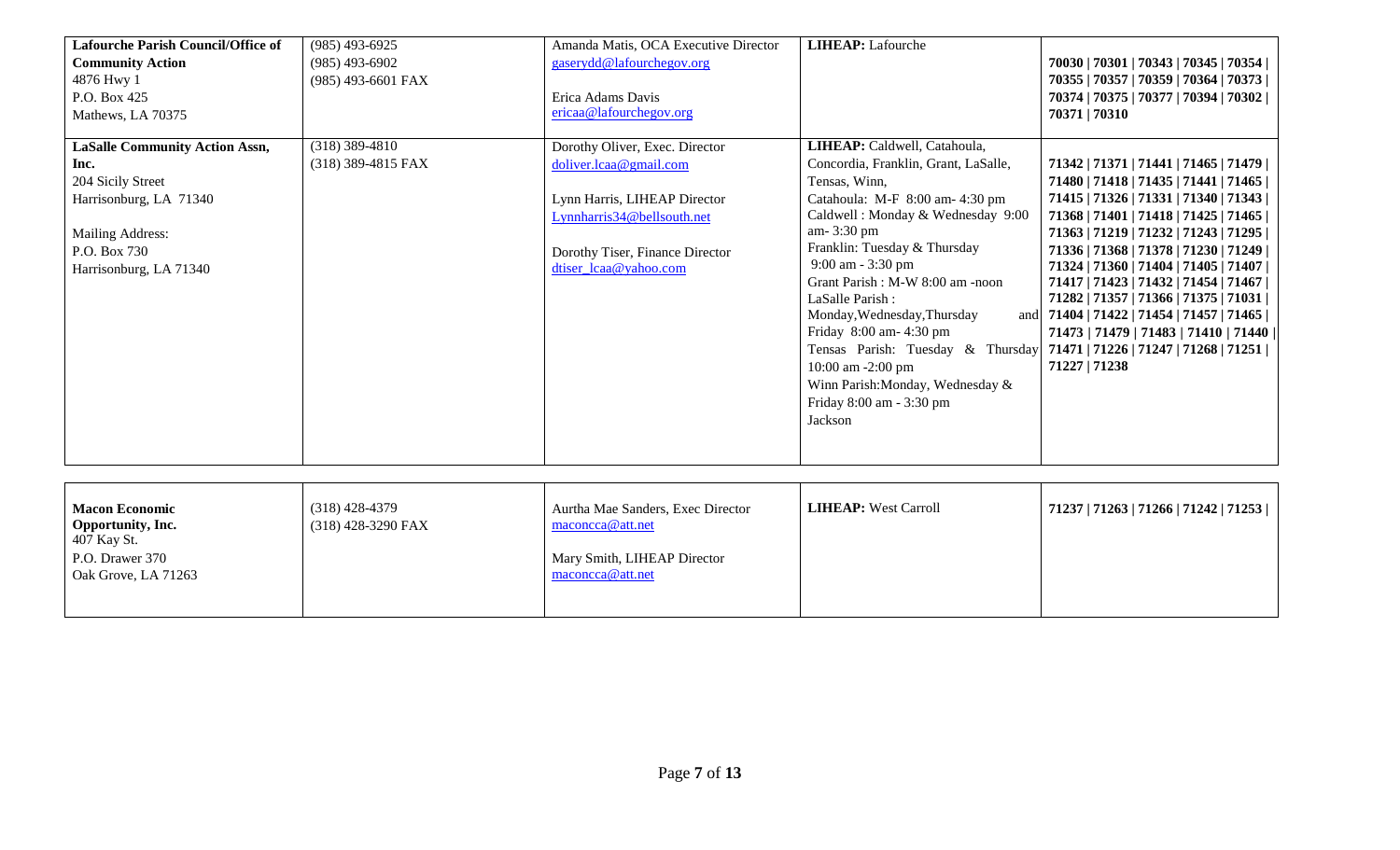| Natchitoches (parish of) /Office of<br><b>Community Services</b><br>1016<br>Keyser Ave.<br>P.O. Box 799<br>Natchitoches, LA 71457<br><b>Contracts Only:</b><br>Parish of Natchitoches<br>C/O Rick Nowlin, Parish President<br>P.O. Box 799<br>Natchitoches, LA 71458 | $(318)$ 357-2220<br>$(800)$ 419-1354<br>(318) 352-0629 FAX   | Sharon Harris, Exec. Director<br>sharris@npgov.org<br>Linda Jordan, Social Services Supervisor<br>ljordan@npgov.org                                                                                                                                                                      | <b>LIHEAP:</b> Natchitoches                                                          | 71457   71458   71497                                                                                                                                                                               |
|----------------------------------------------------------------------------------------------------------------------------------------------------------------------------------------------------------------------------------------------------------------------|--------------------------------------------------------------|------------------------------------------------------------------------------------------------------------------------------------------------------------------------------------------------------------------------------------------------------------------------------------------|--------------------------------------------------------------------------------------|-----------------------------------------------------------------------------------------------------------------------------------------------------------------------------------------------------|
| <b>Ouachita Multi-Purpose Community</b><br><b>Action Program 4001</b><br>Jackson Street<br>Monroe, LA 71202 P.O.<br><b>Box 3086</b><br>Monroe, LA 71210                                                                                                              | $(318)$ 322-7151<br>(318) 322-7244 FAX<br>(318) 322-0449 FAX | Kema Dawson, Exec. Director<br>kemadawson.exedir.omcap@outlook.com<br>Margarettia Harris, LiHEAP Manager,<br>margarettiaharris.omcap@outlook.com<br>Veronica Bridgewater, LiHEAP<br>Coordinator,<br>veronicabridgewater.omcap@outlook.com<br>monroela.omcap@outlook.com<br>www.omcap.org | <b>LIHEAP</b> : Ouachita<br>Hours of Operation: Monday-Friday<br>$8:00 AM - 5:00 PM$ | 71201   71202   71203   71220   71225  <br>71227   71229   71234   71238   71280  <br>71291   71292   71418   71207   71210  <br>71211   71213   71217   71240   71281    <br>71294   71209   71212 |
| <b>Plaquemines Parish Community</b><br><b>Action Agency</b><br>479 F. Edward Hebert Blvd.<br>P.O. Box 399<br>Belle Chasse, LA 70037                                                                                                                                  | $(504)$ 934-6940<br>(504) 934-6949 FAX                       | Othella Hughes, Exec. Director/LIHEAP<br>Director<br>Ohughes@ppgov.net<br>Cara Phillips<br>cphillips@ppgov.net                                                                                                                                                                           | <b>LIHEAP:</b> Plaquemines                                                           | 70037   70040   70041   70083   70091    <br>70093   70146   70038   70050   70081    <br>70082                                                                                                     |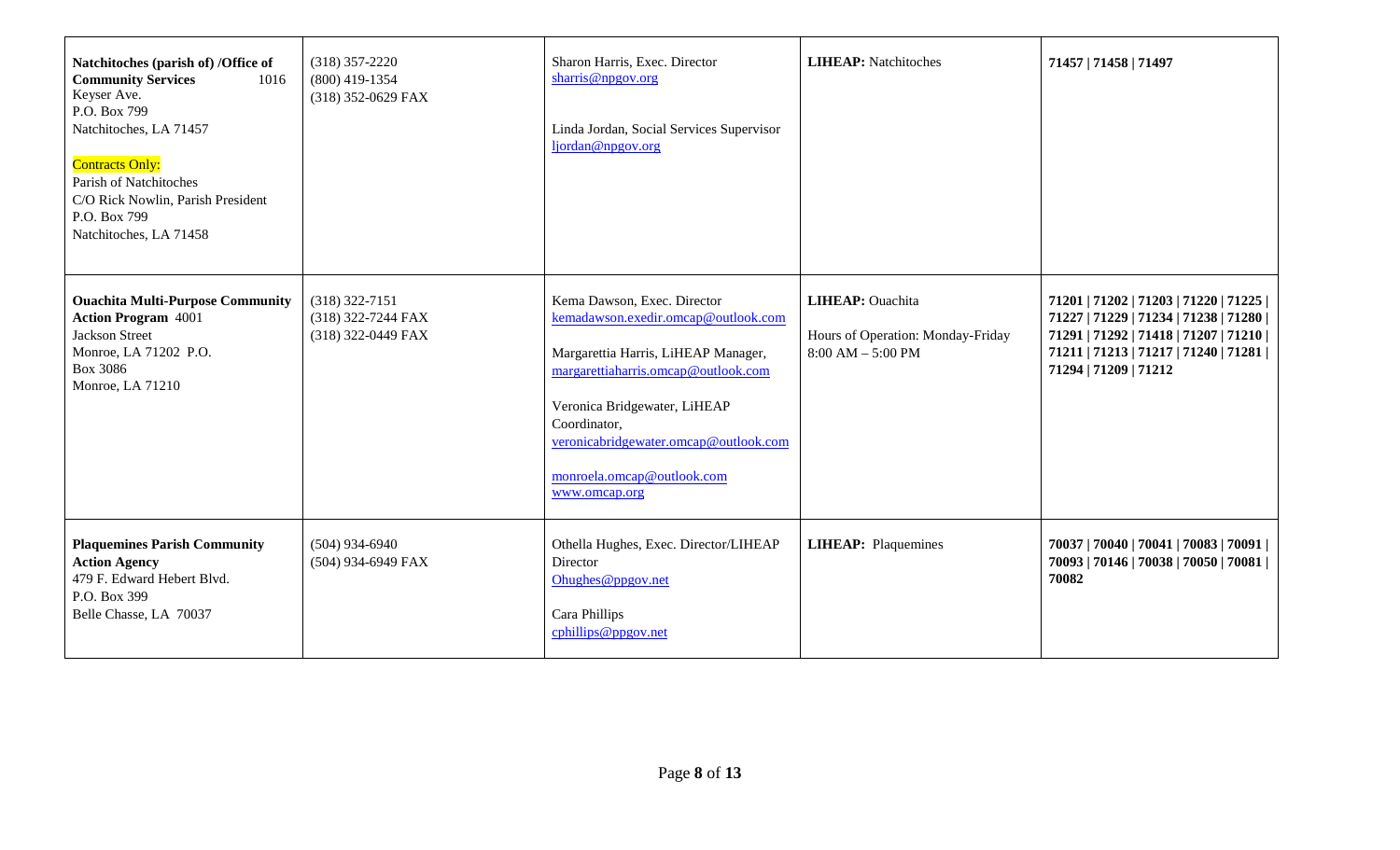| <b>Quad Area Community Action</b><br>Agency, Inc.<br>45300 N. Baptist Rd<br>Hammond, LA 70401                                                                             | $(225)$ 567-2350<br>(225) 567-2630 FAX<br>Ascension Parish 225-644-8532<br>East Feliciana Parish 225-683-3308<br>Livingston Parish 225-686-3811<br>St. Helena Parish 225-222-6100<br>Tangipahoa Parish 225-567-2350<br>Tangipahoa Parish/Kentwood - Amite<br>985-229-6229<br>Washington Parish 985-795-9088<br>West Feliciana Parish 225-635-0063 | Wallace Sibley, Exec. Director<br>quadarea@i-55.com<br>Heather Hughes LIHEAP Director<br>heather.quadarea@gmail.com | LIHEAP: Ascension, E. Feliciana,<br>Livingston, St. Helena, Tangipahoa, W.<br>Feliciana, Washington | 70346   70725   70734   70737   70769    <br>70774   70778   70707   70718   70728    <br>70738   70722   70730   70748   70761    <br>70775   70777   70789   70791   70403    <br>70443   70449   70453   70462   70706    <br>70711   70726   70733   70744   70754    <br>70785   70727   70786   70422   70436    <br>70441   70443   70444   70453   70706    <br>70744   70401   70403   70421   70422    <br>70436   70442   70443   70444   70446    <br>70454   70455   70456   70462   70466    <br>70402   70404   70451   70465   70775    <br>70712   70782   70784   70787   70426    <br>70427   70435   70438   70444   70450    <br>70429 70467 |
|---------------------------------------------------------------------------------------------------------------------------------------------------------------------------|---------------------------------------------------------------------------------------------------------------------------------------------------------------------------------------------------------------------------------------------------------------------------------------------------------------------------------------------------|---------------------------------------------------------------------------------------------------------------------|-----------------------------------------------------------------------------------------------------|-------------------------------------------------------------------------------------------------------------------------------------------------------------------------------------------------------------------------------------------------------------------------------------------------------------------------------------------------------------------------------------------------------------------------------------------------------------------------------------------------------------------------------------------------------------------------------------------------------------------------------------------------------------------|
| <b>St. Bernard Parish Government</b><br>8201 W. Judge Perez Dr. Chalmette,<br>LA 70043<br>Housing Office: (504) 278-4468 Send<br>Mail To:<br>2009 Esteban St Arabi,<br>LA | $(504)$ 278-4468<br>(504) 278-4458 FAX                                                                                                                                                                                                                                                                                                            | Pam Williams<br>pwilliams@sbpg.net<br><b>Briane Payne</b><br>bpayne@sbpg.net<br>Youlondar Prevost, LIHEAP Processor | <b>LIHEAP: St. Bernard</b>                                                                          | 70032   70043   70075   70085   70092  <br>70044                                                                                                                                                                                                                                                                                                                                                                                                                                                                                                                                                                                                                  |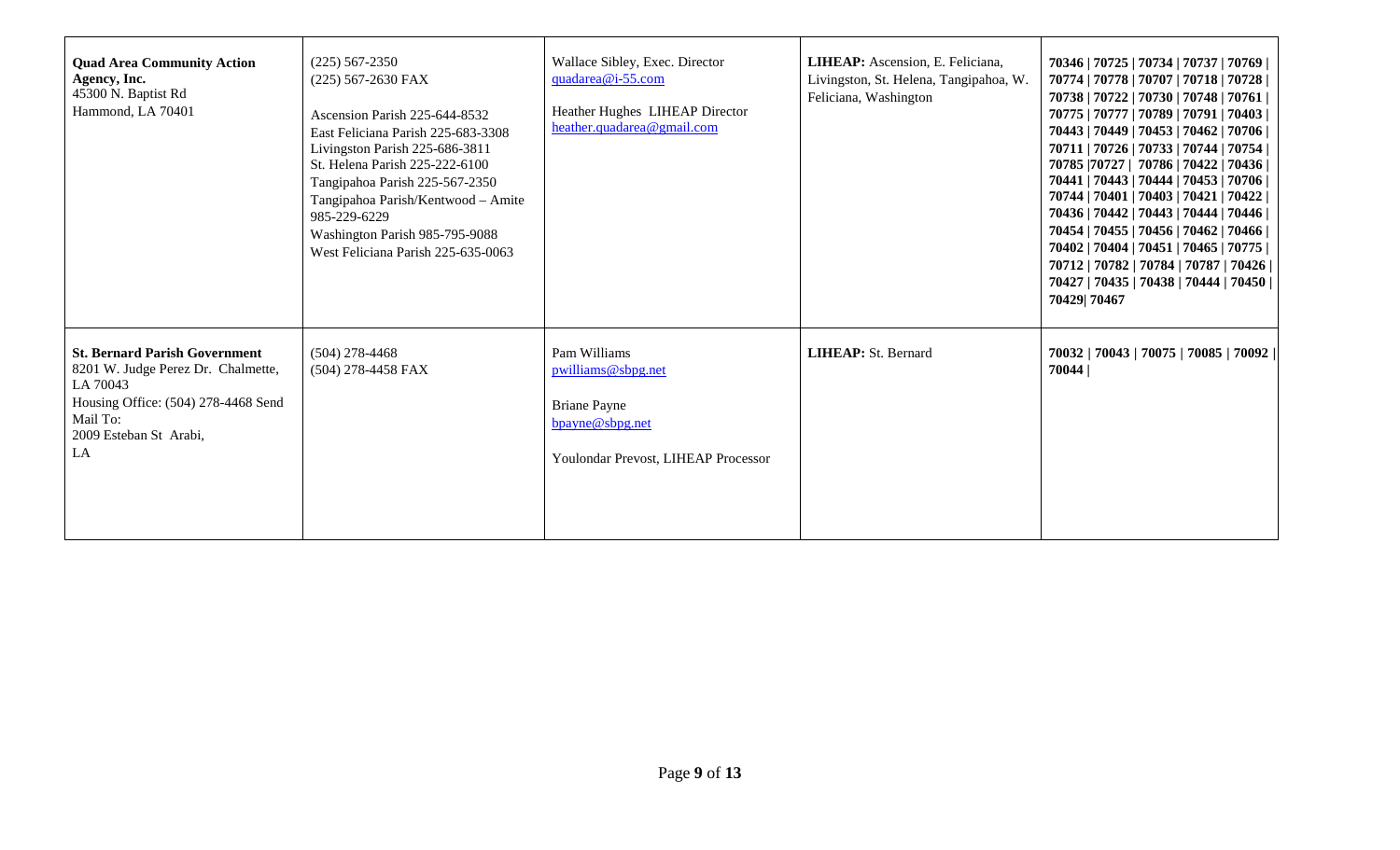| <b>St. Charles Parish Dept. Community</b><br><b>Services</b><br>14564 River Rd P.O.<br><b>Box 169</b><br>New Sarpy, 70078 | (985) 764-7944<br>(985) 764-7943 FAX | Joan Diaz, Director Community Services<br>jdiaz@stcharlesgov.net<br>Sheila Toney, LIHEAP Director<br>stoney@stcharlesgov.net | <b>LIHEAP:</b> St. Charles<br>Hours of Operation:<br>$M-F 8:30$ am $-4:00$ pm | 70512   70520   70525   70535   70570  <br>70577   70584   70589   70750   71322  <br>71353   71356   71358   71362   70541  <br>70550   70551   70571   71345 |
|---------------------------------------------------------------------------------------------------------------------------|--------------------------------------|------------------------------------------------------------------------------------------------------------------------------|-------------------------------------------------------------------------------|----------------------------------------------------------------------------------------------------------------------------------------------------------------|
| Tim Vial, St. Charles Parish Govt.<br>$(985) - 783 - 5000$<br>P.O. Box 302, Hanhville, La 70057                           |                                      |                                                                                                                              |                                                                               |                                                                                                                                                                |

| <b>St. James Parish Dept. of Human</b><br><b>Resources</b><br>5153 Canatella St.<br>P.O. Box 87<br>Convent, LA 70723                                                              | $(225) 562 - 2442$ $(225)$<br>562-2305<br>$(225)$ 562-2316<br>$(225)$ 562-2425 FAX | Ingrid Leblanc, Executive Director<br>Ingrid.leblanc@stjamesla.com<br>Schiwyn Joseph, Prog. Supervisor<br>Schiwyn.joseph@stjamesla.com<br>Lennorah Williams, Assistant Director<br>lennorah.williams@stjamesparishla.gov                                                              | <b>LIHEAP</b> : St. James<br>Hours of Operation:<br>$M-F 7:30 - 4:30$ pm<br>Fri. $7:30 - 11:30$ am | 70052   70071   70086   70090   70723  <br>70763   70743   70792 |
|-----------------------------------------------------------------------------------------------------------------------------------------------------------------------------------|------------------------------------------------------------------------------------|---------------------------------------------------------------------------------------------------------------------------------------------------------------------------------------------------------------------------------------------------------------------------------------|----------------------------------------------------------------------------------------------------|------------------------------------------------------------------|
| St. John The Baptist, Dept. of<br><b>Health &amp; Human Services</b><br>128 Central Ave.<br>Reserve, LA 70084<br>P.O. Box 2108 Reserve, LA 70084<br>NOTE: Send all mail to PO Box | $(985)$ 536-4955<br>(985) 536-7074 FAX                                             | Kali Price, Director<br>k.price@stjohn-la.giov<br>Angela August-Aubert, Assistant Director<br>a.aubert@sjbparish.com<br>Cheryl Dennis, LIHEAP Director<br>$c$ . dennis @ stjohn-la.gov<br>Rona Duronslet<br>r.duronslet@sjbparish.com<br>Marisa R. Wallace<br>m.wallace@sjbparish.com | <b>LIHEAP:</b> St. John<br>Hours of Operation:<br>M-F 8:00 am - 4:30 pm                            | 70049   70051   70068   70076   70084  <br>70090   70069         |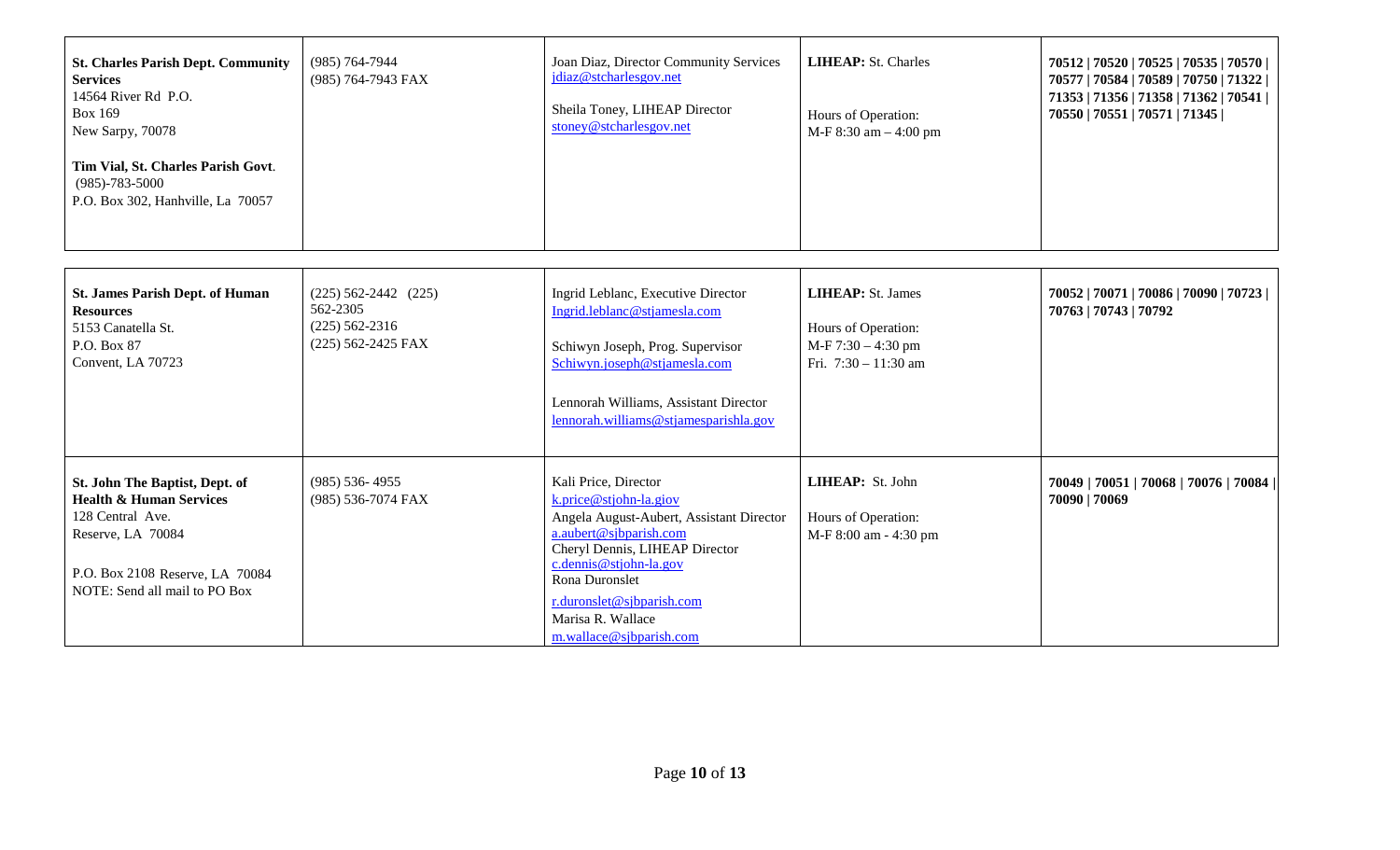| <b>St. Landry Parish Community</b><br><b>Action Agency</b><br>1065 Hwy 749<br>P.O. Box Drawer 1510 Opelousas,<br>LA 70570                            | $(337)$ 948-3651<br>(337) 948-4153 FAX | Charisse Roberts, Exec. Director<br>charisse.roberts@stlandryparish.org<br>Shelley Joubert, LIHEAP Coord.<br>shelley.joubert@stlandryparish.org | <b>LIHEAP: St. Landry</b>                                     | 70512   70520   70525   70535   70570  <br>70577   70584   70589   70750   71322  <br>71353   71356   71358   71362   70541  <br>70550   70551   70571   71345                                                                                                                                                                                                                                                                                                                                                                                                            |
|------------------------------------------------------------------------------------------------------------------------------------------------------|----------------------------------------|-------------------------------------------------------------------------------------------------------------------------------------------------|---------------------------------------------------------------|---------------------------------------------------------------------------------------------------------------------------------------------------------------------------------------------------------------------------------------------------------------------------------------------------------------------------------------------------------------------------------------------------------------------------------------------------------------------------------------------------------------------------------------------------------------------------|
| <b>SMILE</b> (St. Martin, Iberia,<br><b>Lafayette) Community Action</b><br><b>Agency</b><br>501 St. John St.<br>P.O. Box 3343<br>Lafayette, LA 70502 | $(337)$ 234-3272<br>(337) 234-3274 FAX | Craig A. Mathews, CEO<br>Freddia Ruffin-Roberson, COO<br>info@smilecaa.org                                                                      | LIHEAP: Acadia, Iberia, Lafayette, St.<br>Martin, Jeff. Davis | 70515   70516   70525   70526   70529  <br>70531   70535   70537   70543   70546  <br>70559   70578   70583   70527   70534  <br>70556   70518   70528   70544   70552  <br>70560   70563   70582   70592   70513  <br>70562   70569   70501   70503   70506  <br>70507   70508   70517   70518   70520  <br>70529   70555   70578   70583   70592  <br>70502   70505   70509   70558   70593  <br>70596   70598   70504   70339   70512  <br>70517   70518   70582   70532   70546  <br>70549   70581   70591   70611   70647  <br>70648   70640   70650   70519   70521 |
| <b>St. Mary Community Action Agency</b><br>1407 Barrow St.<br>P.O. Box 271<br>Franklin, LA 70538                                                     | $(337)$ 828-5703<br>(337) 828-5754 FAX | Almetra J. Franklin, CEO<br>afrank6333@aol.com<br>Deidra Lewis, LIHEAP Coordinator<br>deidralewis811@yahoo.com                                  | LIHEAP: St. Mary, Vermillion                                  | 70342   70380   70392   70514   70538  <br>70544   70340   70381   70522   70523  <br>70540   70510   70526   70528   70529  <br>70533   70542   70548   70555   70578  <br>70592   70511   70575                                                                                                                                                                                                                                                                                                                                                                         |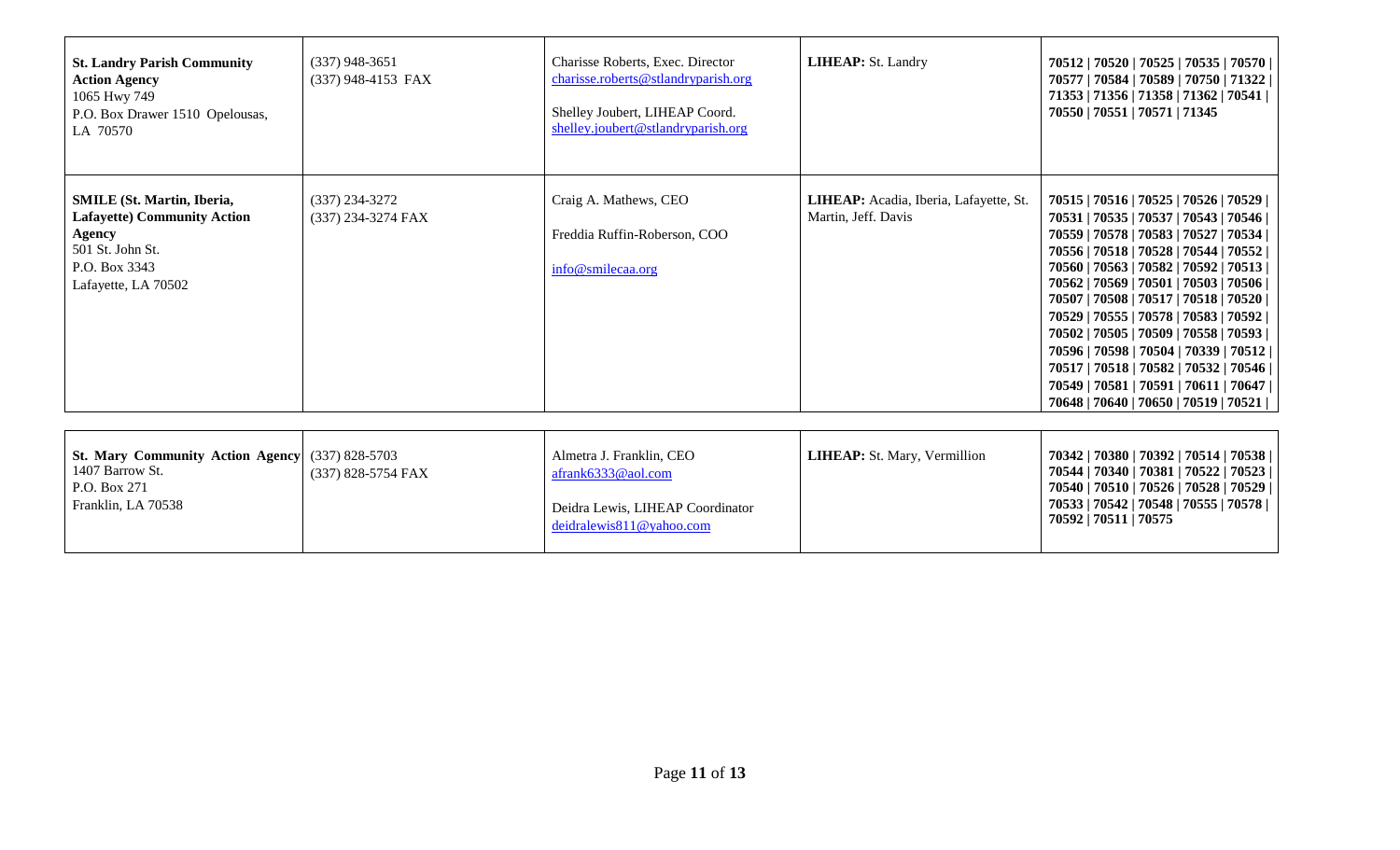| <b>St. Tammany Parish Community</b><br><b>Action Agency</b><br>(Main Office)<br>520 Old Spanish Trail Suite 3-C<br>P.O. Box 1609/70459<br>Slidell, LA 70458<br><b>Contracts:</b><br>St. Tammany Parish Government<br>Attn: Michael Cooper President 21490<br>Koop Dr.<br>Mandeville, LA 70471 | $(985) 646 - 2090$<br>(985) 643-5843 FAX<br>$(985) 893 - 3923$                                            | Jeanne Marino, Director, Grants<br>jmmarino@stpgov.org<br>Diane Morris, Program Coordinator<br>dmorris@stpgov.org<br>Tanja Hill, CAA Manager<br>thill@stpgov.org                                                                    | LIHEAP: St. Tammany<br>Hours of Operation:<br>M-F 8:00 am - 4:30 pm | 70420   70427   70431   70433   70435  <br>70437   70445   70447   70448   70452  <br>70458   70460   70461   70471   70434  <br>70457   70459   70463   70464   70469  <br>70470                                                                                                                                                                                                                                                                                                              |
|-----------------------------------------------------------------------------------------------------------------------------------------------------------------------------------------------------------------------------------------------------------------------------------------------|-----------------------------------------------------------------------------------------------------------|-------------------------------------------------------------------------------------------------------------------------------------------------------------------------------------------------------------------------------------|---------------------------------------------------------------------|------------------------------------------------------------------------------------------------------------------------------------------------------------------------------------------------------------------------------------------------------------------------------------------------------------------------------------------------------------------------------------------------------------------------------------------------------------------------------------------------|
| <b>Terrebonne Parish</b><br><b>Consolidated Government</b><br>Dept of Housing & Human Ser.<br>4800 Hwy 311<br>P.O. Box 6097<br>Houma, LA 70360                                                                                                                                                | 985-219-2909<br>985-219-2910<br>985-219-2911<br>985-219-2921 FAX<br>985-219-2922 FAX                      | Melanie Van Buren, Exec.<br>Director/LIHEAP myanburen@tpcg.org<br>Lynn Nguyen, LIHEAP Coord.<br>Inguyen@tpcg.org                                                                                                                    | <b>LIHEAP:</b> Terrebonne                                           | 70301   70343   70344   70352   70353  <br>70356   70359   70360   70363   70364  <br>70377   70395   70397   70361                                                                                                                                                                                                                                                                                                                                                                            |
| <b>Total Community Action Agency,</b><br>Inc.<br>1420 S. Jefferson Davis Pkwy.<br>New Orleans, LA 70125<br>P.O. Box 13848<br>New Orleans, LA 70185                                                                                                                                            | LIHEAP (504) 882-7181<br>$(504)$ 872-0331<br>$(504)$ 875-2652<br>(504) 304-0031 FAX<br>(504) 872-0339 FAX | Thelma H. French, President/CEO<br>Glenis Scott, Director of Community &<br><b>Energy Services</b><br>glenis.scott@tca-nola.org<br>Selton Jones, Total Access Services<br>manager selton.jones@tca-<br>nola.org<br>www.tca-nola.org | <b>LIHEAP</b> : Orleans                                             | 70112   70113   70114   70115   70116  <br>70117   70118   70119   70122   70124  <br>70125   70126   70127   70128   70129  <br>70130   70131   70139   70145   70146  <br>70163   70150   70151   70152   70153  <br>70156   70157   70158   70160   70161  <br>70172   70174   70175   70176   70177  <br>70178   70179   70182   70184   70185  <br>70186   70187   70142   70143   70148  <br>70154   70159   70162   70164   70165  <br>70166   70167   70195   70170   70189  <br>70190 |